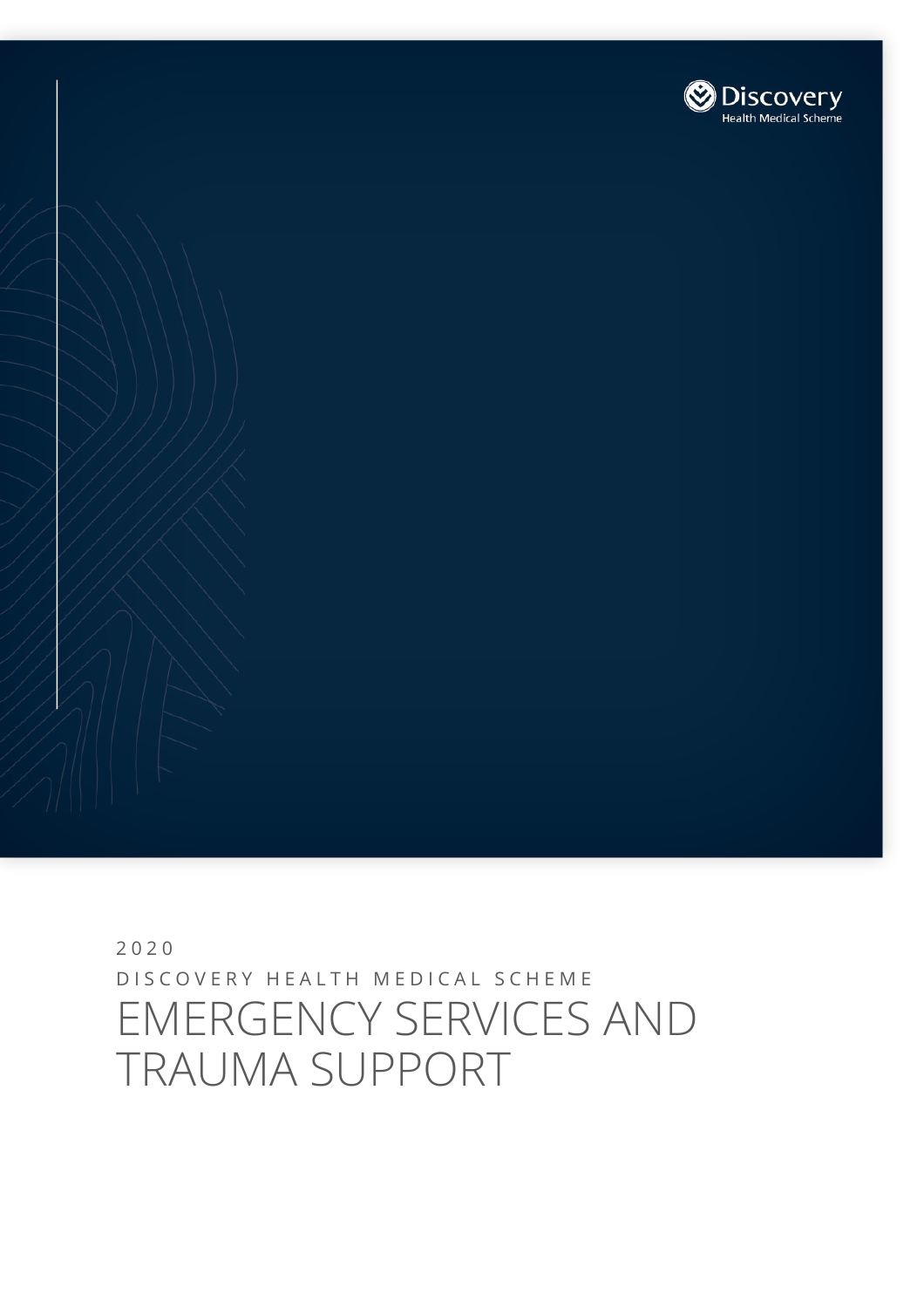

### **Overview**

Discovery Health Medical Scheme prides itself in providing funding for world-class, comprehensive medical care. In the event of an emergency, we are able to ensure that our members have access to timeous, optimal patient care in emergencies. Calls are managed by highly qualified emergency personnel who assess each case and initiate the most appropriate air or road evacuations based on protocols and resources available within a specific geographical area.

We recognise the importance of trauma support and counselling for anyone who has experienced a traumatic event. The right care and support will help you to return to your routines and leave you prepared to deal with the outcome of traumatic events or crises. This document also explains the care and support we provide to you and your loved ones when faced with the effects of a traumatic event.

**When you have an emergency** 

- Call 0860 999 911, Discovery 911 operated by Netcare 911, 24 hours a day, seven days a week.
- Your call will connect you with highly qualified emergency personnel.
- We will immediately dispatch the most appropriate emergency medical service within your geographic area.

#### **Emergency Assist**

If you need help in an emergency and are unable to speak you can choose to have access to our cellular phone-based panic alert system on the Discovery App. As soon as you push "Emergency Assist" you have two options: call me back or call an emergency operator. This service signals an alarm without requiring verbal identification.

If you activate this panic alert you will be contacted immediately and if there is no response, we will use technology to locate you as long as you have your GPS on, and an emergency vehicle will be dispatched.

### **Understanding Trauma**

Trauma happens when a person is exposed to an extraordinary situation that causes physical and emotional after-effects. You don't have to be hurt to have experienced trauma. Witnessing any type of personal or environmental disaster, being threatened with an assault and trauma related to gender-based violence are examples of traumatic incidents.

Being overwhelmed by a traumatic incident provokes responses like intense fear and helplessness. Each person may have a different response when suffering a traumatic event, and it is normal for a person to experience a range of emotions, behave differently and have physical problems after going through a traumatic event.

#### **Trauma support**

To give support in times of need and identify trauma early on, we have a support line Discovery 911 on 0860 999 911 for health advice and counselling care. You can expect professional and confidential service from a team of dedicated and passionate experts.

You and your family have the support of counsellors if you've experienced any of the following events:

- **Trauma related to gender-based violence (dedicated line and support)**
- Death, natural or unnatural
- Attempted suicide
- Domestic violence
- Sexual assault
- Crime, either during or after the crime incident.

Discovery Trauma Support is available to assist you 24 hours a day, seven days a week and offers telephonic or scheduled face-toface counselling by trained counsellors and is available to you and your family for all traumatic events.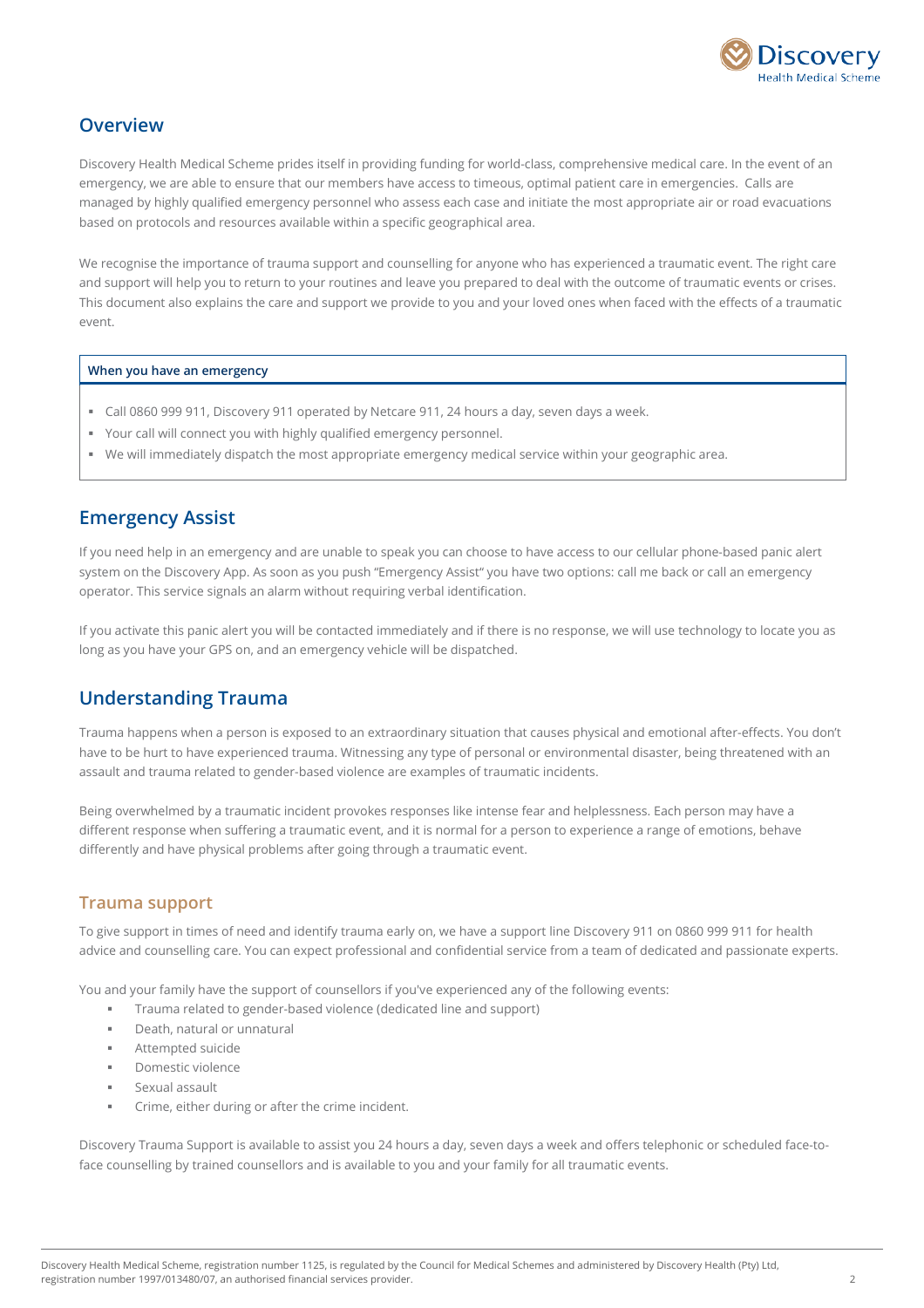

- **You or your family can call the trauma support line Discovery 911 on 0860 999 911**
- **Press 4 for traumatic events OR**
- **Press 5 for trauma related to gender-based violence**

#### **How you are covered by the Scheme during traumatic events**

If you have an emergency, you must call the Emergency Assist number on 0860 999 911 and you can request an ambulance service or go straight to hospital. Treatment that you may require following a traumatic event will either be covered as part of the Prescribed Minimum Benefits (PMBs) or by the appropriate medical scheme benefits for example casualty and/or Hospital Benefit, Chronic Illness Benefit or the Trauma Extender Benefit, depending on your chosen plan.

To apply for out-of-hospital PMBs or cover for a Chronic Disease List (CDL) condition, you must complete a *Prescribed Minimum Benefit* or a *Chronic Illness Benefit* application form. Up to date forms are always available on [www.discovery.co.za](http://www.discovery.co.za/) under Medical Aid > Find a document.

#### **Dedicated support and benefits for trauma related to gender-based violence**

Our high touch team will assist you to facilitate, guide and understand which healthcare services you will need during this time and will ensure that you get access to the appropriate medical scheme benefits. If required, you may also have access to additional benefits paid by the Scheme where medically appropriate depending on your unique case. Our dedicated high touch team will offer confidential support and advice to you and your family throughout your traumatic event.

You can refer to the website a[t www.discovery.co.za](http://www.discovery.co.za/) to find out more about how you are covered during traumatic event or you can refer to your health plan guide under Medical Aid > Find a document.